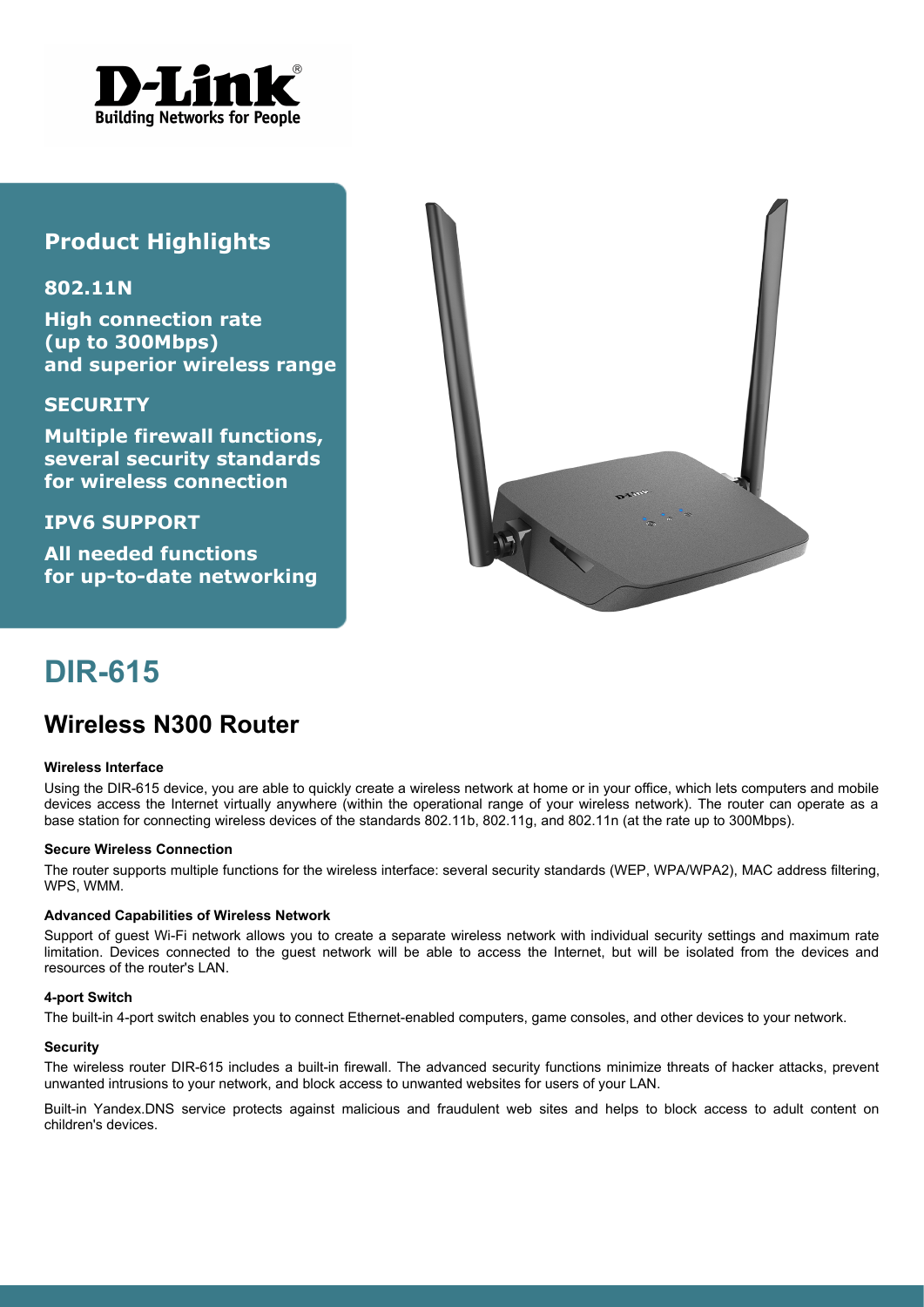

### **DIR-615 Wireless N300 Router**

#### **Easy configuration and update**

You can configure the settings of the wireless router DIR-615 via the user-friendly web-based interface (the interface is available in several languages).

The configuration wizard allows you to quickly switch DIR-615 to one of the following modes: router (for connection to a wired or wireless ISP), access point, repeater, or client, and then configure all needed setting for operation in the selected mode in several simple steps.

Also DIR-615 supports configuration and management via mobile application for Android and iPhone smartphones.

You can simply update the firmware: the router itself finds approved firmware on D-Link update server and notifies when ready to install it.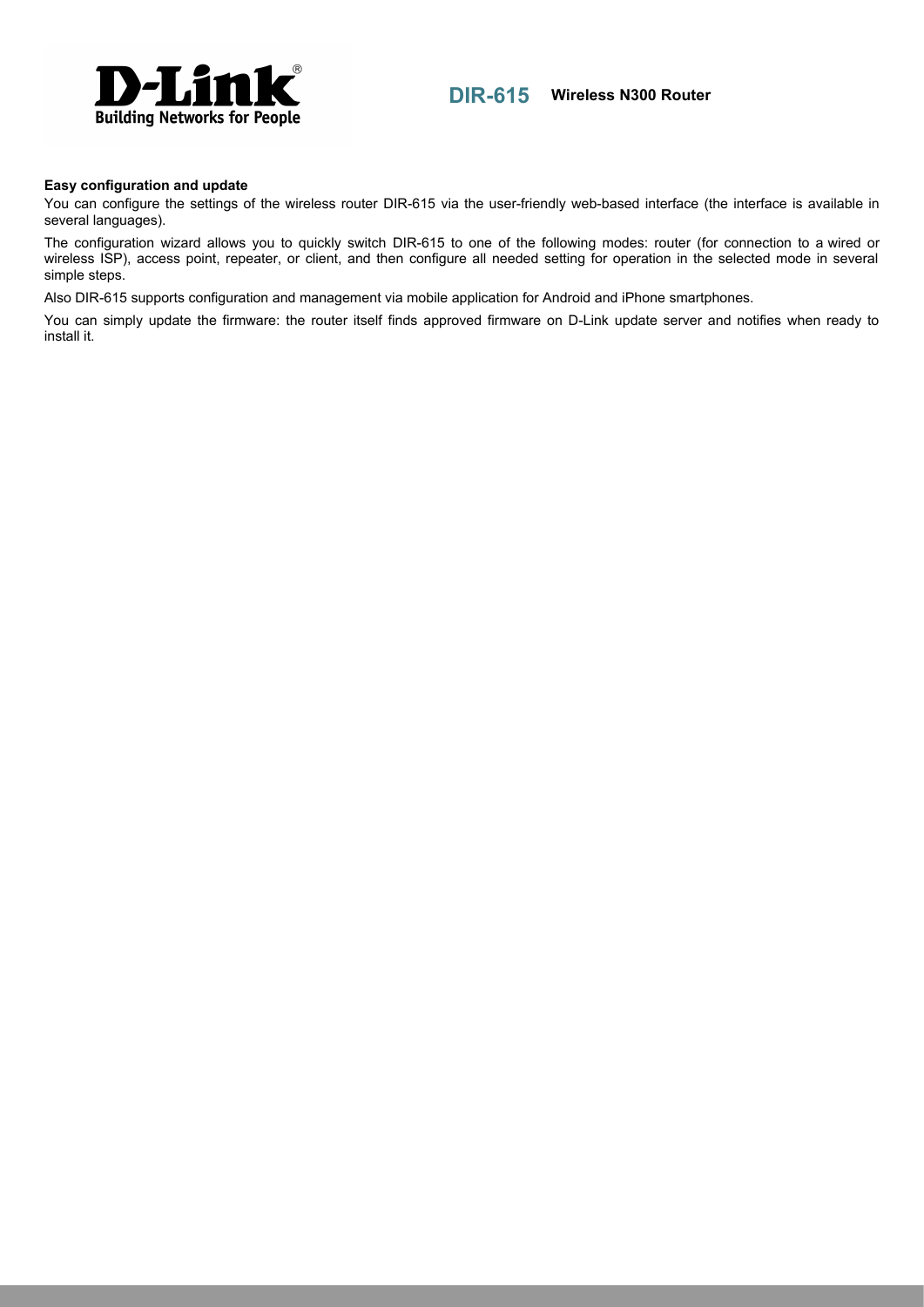

| <b>Hardware</b>        |                                                                                     |
|------------------------|-------------------------------------------------------------------------------------|
| <b>Processor</b>       | RTL8196E (400MHz)<br>$\bullet$                                                      |
| <b>RAM</b>             | 32MB, DDR SDRAM                                                                     |
| Flash                  | 4MB, SPI<br>٠                                                                       |
| <b>Interfaces</b>      | 10/100BASE-TX WAN port<br>4 10/100BASE-TX LAN ports                                 |
| <b>LEDs</b>            | Internet<br>WLAN / WPS<br>Power<br>٠.                                               |
| <b>Buttons</b>         | WPS/RESET button to set up wireless connection and restore factory default settings |
| Antenna                | Two external non-detachable antennas (5dBi gain)<br>٠                               |
| <b>MIMO</b>            | $2 \times 2$<br>٠                                                                   |
| <b>Power connector</b> | Power input connector (DC)<br>٠                                                     |

| <b>Software</b>                  |                                                                                                                                                                                                                                                                                                                                                                                                                                                                                                                                                                                                                                                            |
|----------------------------------|------------------------------------------------------------------------------------------------------------------------------------------------------------------------------------------------------------------------------------------------------------------------------------------------------------------------------------------------------------------------------------------------------------------------------------------------------------------------------------------------------------------------------------------------------------------------------------------------------------------------------------------------------------|
| <b>WAN connection types</b>      | PPPoE<br>IPv6 PPPoE<br>PPPoE Dual Stack<br>Static IPv4 / Dynamic IPv4<br>Static IPv6 / Dynamic IPv6<br>PPPoE + Static IP (PPPoE Dual Access)<br>PPPoE + Dynamic IP (PPPoE Dual Access)<br>PPTP/L2TP + Static IP<br>PPTP/L2TP + Dynamic IP                                                                                                                                                                                                                                                                                                                                                                                                                  |
| <b>Network functions</b>         | DHCP server/relay<br>Advanced configuration of built-in DHCP server<br>Stateful/Stateless mode for IPv6 address assignment, IPv6 prefix delegation<br>Automatic obtainment of LAN IP address (for access point/repeater/client modes)<br>DNS relay<br>Dynamic DNS<br>Static IPv4/IPv6 routing<br><b>IGMP Proxy</b><br>Support of UPnP IGD<br>Support of VLAN<br>WAN ping respond<br>Support of SIP ALG<br>Support of RTSP<br><b>WAN</b> failover<br>Autonegotiation of speed, duplex mode, and flow control / Manual speed and duplex<br>mode setup for each Ethernet port<br>Setup of maximum TX rate for each port of the router                         |
| <b>Firewall functions</b>        | Network Address Translation (NAT)<br>Stateful Packet Inspection (SPI)<br>IPv4/IPv6 filter<br><b>MAC</b> filter<br><b>URL</b> filter<br><b>DMZ</b><br>Prevention of ARP and DDoS attacks<br>Virtual servers<br>Built-in Yandex.DNS web content filtering service                                                                                                                                                                                                                                                                                                                                                                                            |
| <b>VPN</b>                       | IPsec/PPTP/L2TP/PPPoE pass-through<br>PPTP/L2TP tunnels<br>$\cdot$                                                                                                                                                                                                                                                                                                                                                                                                                                                                                                                                                                                         |
| <b>Management and monitoring</b> | Local and remote access to settings through TELNET/WEB (HTTP/HTTPS)<br>Multilingual web-based interface for configuration and management<br>Support of D-Link Assistant application for Android and iPhone smartphones<br>Notification on connection problems and auto redirect to settings<br>Firmware update via web-based interface<br>Automatic notification on new firmware version<br>Saving/restoring configuration to/from file<br>Support of logging to remote host<br>Automatic synchronization of system time with NTP server and manual time/date setup<br>Ping utility<br>Traceroute utility<br>TR-069 client<br>Automatic reboot on schedule |